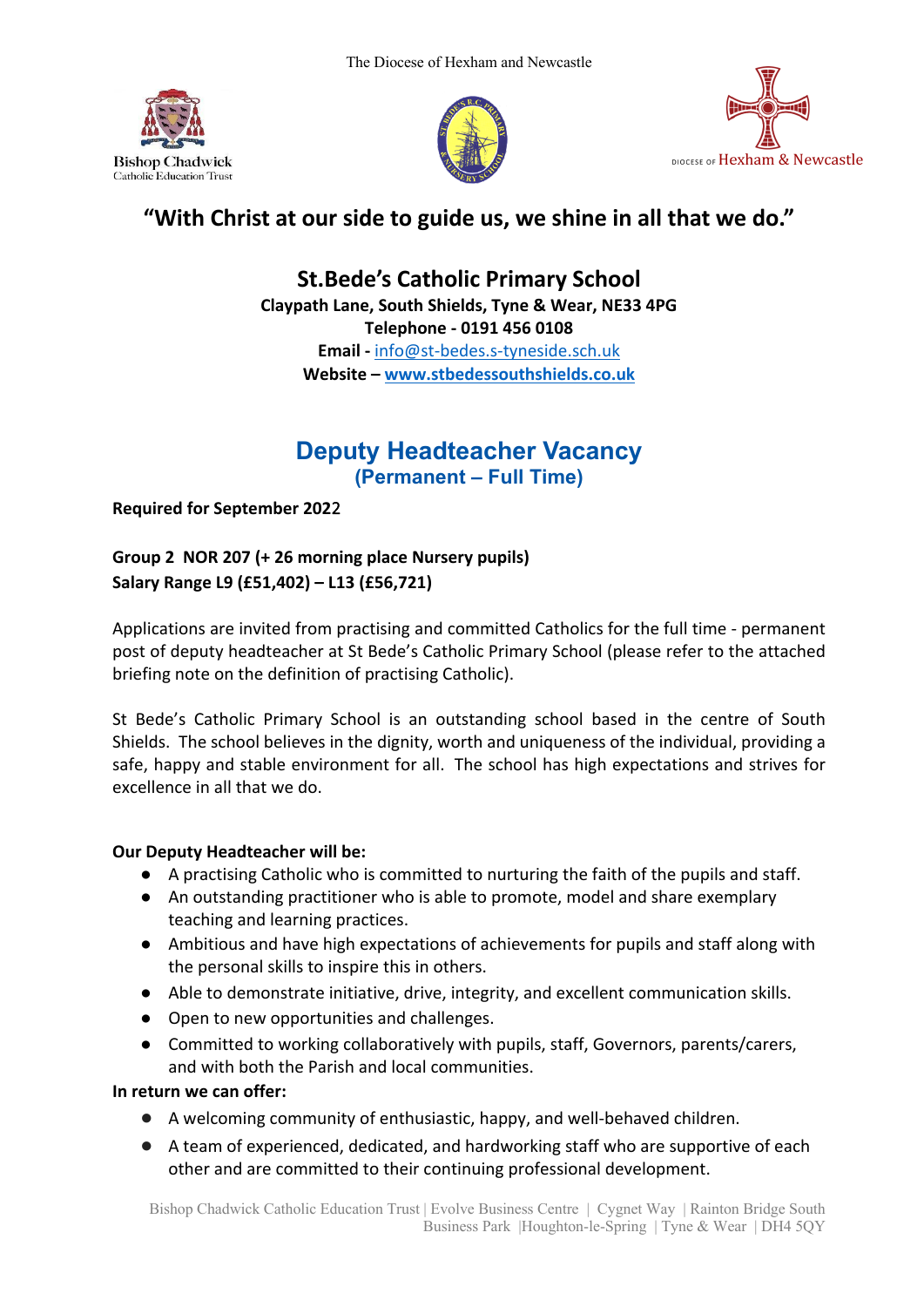





- A knowledgeable and experienced Governing Board that understands the role of the Deputy Headteacher and provides support and challenge.
- A strong working partnership with other schools in the Bishop Chadwick Catholic Education Trust.
- A commitment to support your continuous professional development.

This is an exciting opportunity for an ambitious leader to support St Bede's on the next phase of its journey. The successful candidate will have the ambition, drive and expertise to ensure that St Bede's continues to thrive as an outstanding school and will receive excellent support from the school, Trust central team, the Diocese and partner schools.

St Bede's is part of Bishop Chadwick Catholic Education Trust which is one of four Trusts in the Diocese of Hexham and Newcastle. Currently there are twenty-nine schools within the Trust with a plan for this to increase to thirty-four by July 2022. The details of each of the schools currently within the Trust can be found on our website www.bccet.org.uk

To have a confidential discussion about the post with Mrs Carol Devine, Headteacher of St. Bede's Catholic Primary School, please email Mrs Amanda Griffiths at info@st-bedes.styneside.sch.uk Visits to the school are welcomed. Please contact the school office to make an appointment.

Application packs can be downloaded from the Bishop Chadwick Catholic Education Trust website http://bccet.org.uk/vacancies/ Only the CES forms included in the application pack should be used to apply for this post. Please do not download forms directly from the CES website.

Completed application forms should be submitted by email to info@st-bedes.s-tyneside.sch.uk F.A.O Mrs Catherine Ellwood, Chair of Governors by **9am** on **Monday 16 May 2022**

Electronic signatures will be accepted but candidates will be required to add a written signature to their application when circumstances allow.

The position we are filling is exempt from the provisions of the Rehabilitation of Offenders Act and a satisfactory Enhanced DBS from the Disclosure and Barring Service is required as part of pre-employment checks.

Bishop Chadwick Catholic Education Trust is an equal opportunities employer, welcoming applications from all sections of the community. We are committed to safeguarding and promoting the welfare of young people and vulnerable adults and we expect staff and volunteers to share this commitment

#### **Closing date: Monday 16th May 2022 at 9am**